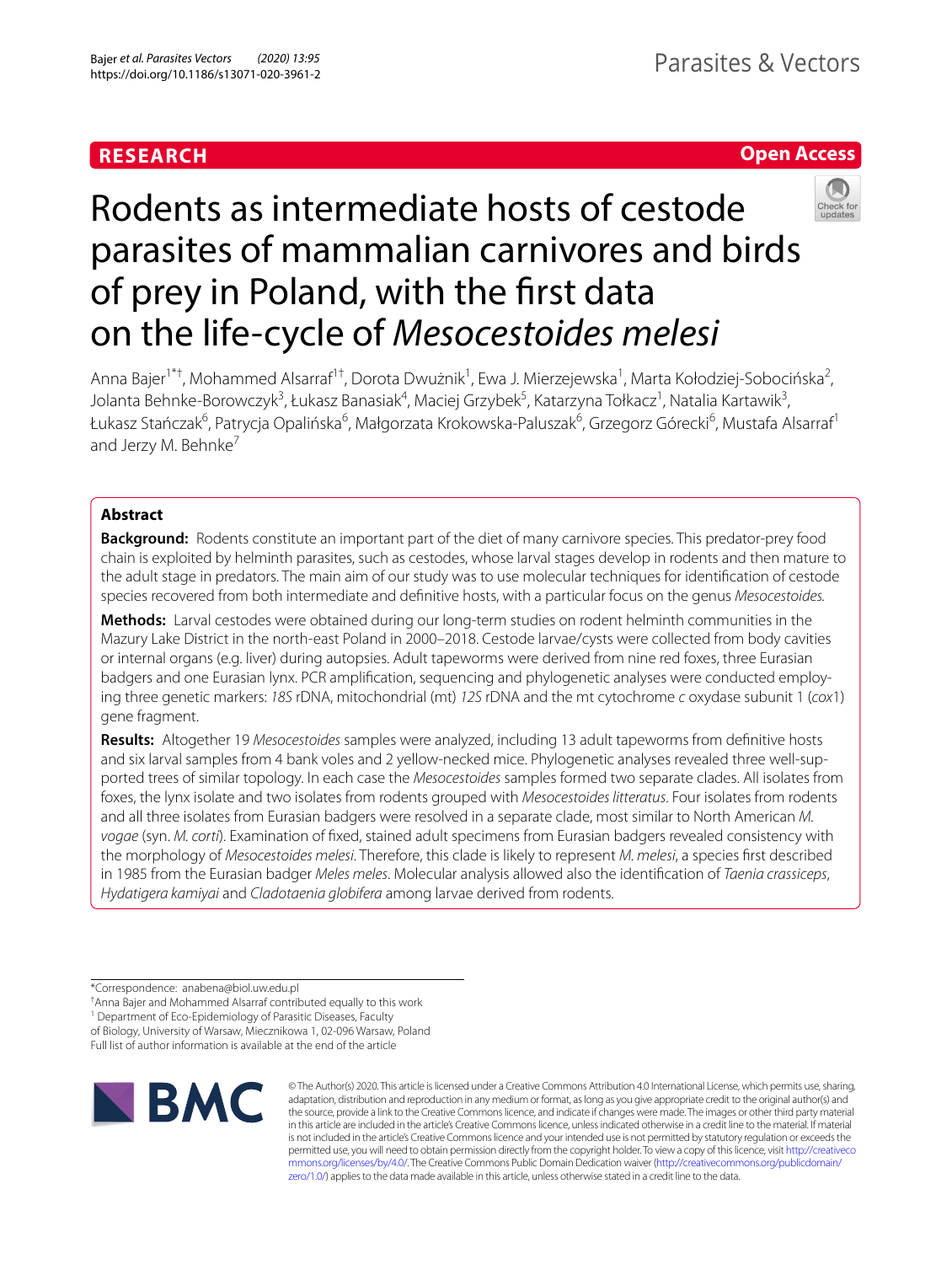**Conclusions:** Molecular and phylogenetic analyses support the recognition of *M. melesi* as a valid species. Our data represent the frst record of the larvae of this species in rodents. This is the frst report on the occurrence of *H. kamiyai* in rodents from Poland.

**Keywords:** *Mesocestoides*, *Hydatigera*, *Taenia crassiceps*, Rodents, Fox, Badger, Lynx

# **Background**

Rodents constitute an important part of the diet of many carnivorous species. This predator-prey food chain is exploited by helminth parasites, such as cestodes, whose larval stages develop in rodents and then mature to the adult stage in predators (both carnivorous mammals and birds of prey). The role of rodents as obligatory intermediate or paratenic hosts of tapeworms exploiting this route of transmission (families Mesocestoididae, Taeniidae and Paruterinidae) is therefore indispensable in enabling the completion of their life-cycles.

In our previous studies on parasite communities of rodents from north-east Poland, we investigated the larval cestodes present in diferent body cavities and in the liver  $[1–5]$  $[1–5]$  $[1–5]$ . The larval stages of several cestode species were recognized in bank voles (*Myodes glareolus)* by morphological features, including *Mesocestoides* sp., *Cladotaenia globifera*, *Taenia martis*, *Taenia mustelae* and *Hydatigera taeniaeformis* (syn. *Taenia taeniaeformis*). However, in recent years molecular studies have revealed that some of these species actually comprise complexes that include cryptic species which could not be distinguished earlier by conventional morphological examination. Hence re-description of these species has been necessary and driven primarily by their genetic signatures, i.e. *H. taeniaeformis* parasitizing voles has been re-described as *Hydatigera kamiyai* and *T. mustelae* as *Versteria mustelae* [\[6](#page-9-2), [7\]](#page-9-3). To the best of our knowledge, no such molecular studies, reporting the presence of newly raised species, have been carried out to date on cestode isolates from rodents in Poland.

Tapeworms of the genus *Mesocestoides* (Cyclophyllidea, Mesocestoididae) have been reported to parasitize a range of wild and domestic carnivores and even birds of prey as definitive hosts [\[8](#page-9-4)-10]. The systematics of *Mesocestoides* spp. is still not fully resolved [\[11](#page-9-6), [12](#page-9-7)] and the unarmed scolex and pleomorphic metacestodes/larvae (tetrathyridia) found in rodents and other intermediate hosts (insectivore mammals, birds, reptiles, etc.), do not provide sufficient characteristic features to enable unambiguous diferentiation between species. To date, 4–7 *Mesocestoides* species have been reported from Europe  $[13–17]$  $[13–17]$  $[13–17]$  $[13–17]$ . The two most commonly reported species are *M. litteratus* found in red foxes (originally described as from a 'fox'), rodents, grey wolves, dogs and cats among others; and *M. lineatus* that has been reported from domestic/wild cats (originally described from wild cats, *Felis sylvestris*) and dogs, jackals and other carnivores [[18\]](#page-9-10). In Poland, only one molecular study has been completed on *Mesocestoides* larvae from rodent hosts, and this identifed *M. litteratus* in striped feld mice *Apodemus agrarius* and *M. glareolus* from the Wrocław area (western Poland) [\[19\]](#page-9-11). Red foxes (*Vulpes vulpes*) are considered to be the principal hosts of adult *Mesocestoides* spp. in Poland [\[20\]](#page-9-12). In recent years we have carried out extensive studies on diferent parasites of the red fox from diferent regions of Poland and we have confrmed the high overall prevalence of *Mesocestoides* in foxes, with a prevalence of 88% in all of the sampled populations [[21](#page-9-13)], as in Karamon et al. [\[20](#page-9-12)].

The main aim of our current study was to use molecular techniques for identifcation of, and comparison between, cestode species recovered from both intermediate and defnitive hosts: sylvatic rodents, red foxes and other defnitive hosts, with a particular focus on *Mesocestoides* spp.

#### **Methods**

Larval cestodes were obtained during our long-term studies on rodent helminths in the Mazury Lake District in north-east Poland in 2000–2018 [\[1–](#page-9-0)[5\]](#page-9-1). In addition, one *Mesocestoides* sample was obtained from a yellow-necked mouse (*Apodemus favicollis*) from the Białowieża Forest region, north-east Poland. Altogether, ten infected rodents were examined, including fve bank voles *M. glareolus*, two yellow-necked mice *A. favicollis*, two common voles *Microtus arvalis* and one striped feld mouse *A. agrarius* (Table [1](#page-2-0)). Cestode larvae from body cavities, identifed preliminarily as *Mesocestoides* spp., were obtained from seven rodents, including one sample identifed later by molecular typing as an undeveloped *Hydatigera* larva. In one sample, cysts found in the body cavity were morphologically identifed as *T. crassiceps*. Two larval samples were derived from rodent livers: one mature strobilocercus of *Hydatigera* sp. and numerous *C. globifera* larvae. The host species for each specimen are recorded in Table [1](#page-2-0).

Adult *Mesocestoides* tapeworms were selected from eight red foxes (*V. vulpes*) originating from three administrative regions of Poland: the Mazowieckie, Łódzkie and Kujawsko-Pomorskie Voivodeships (Table [1](#page-2-0)). One adult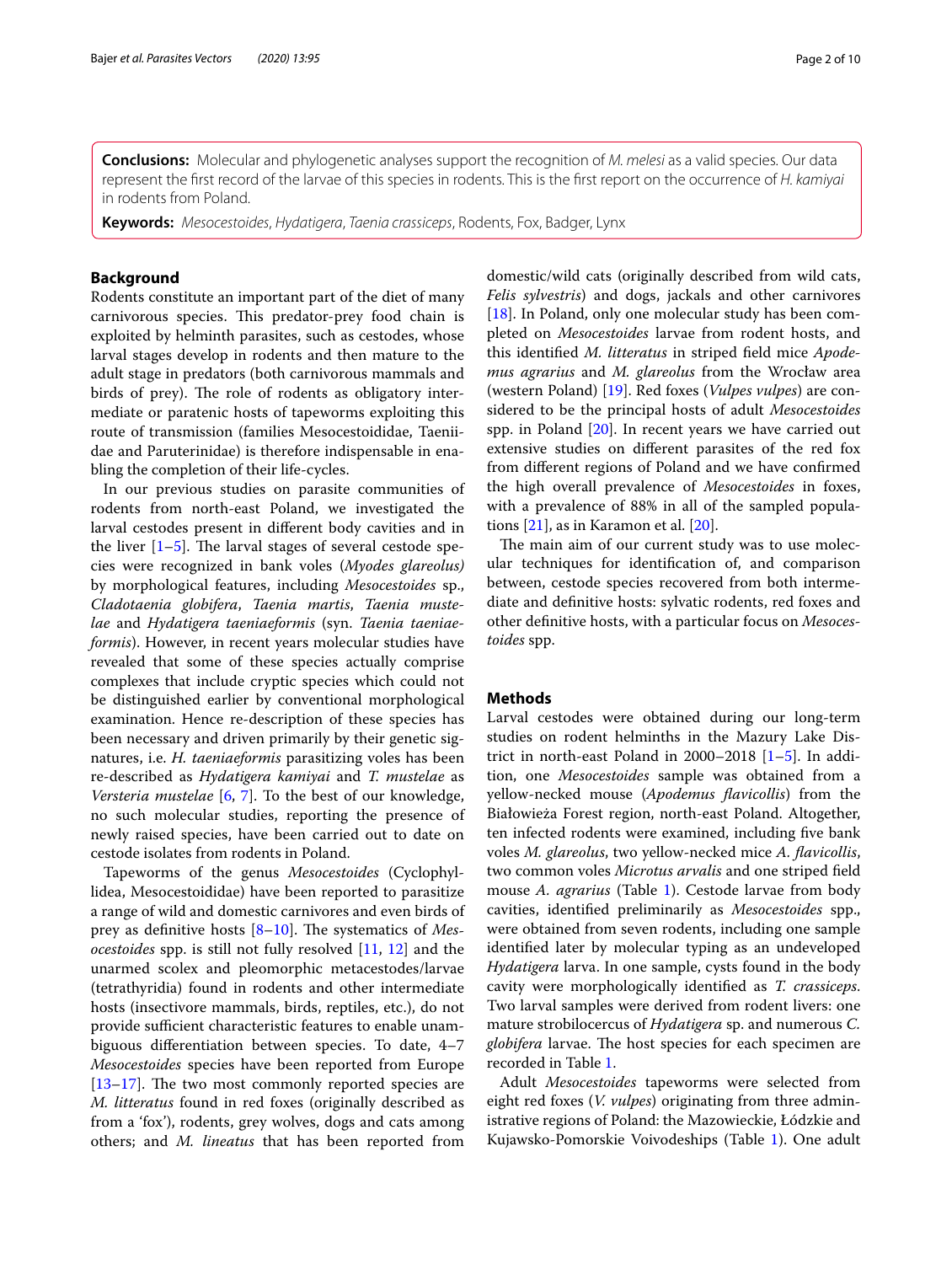| Host group Host ID |      |                | Host species Region, site, year | Developmental<br>stage,<br>localization | Cestode species<br>(morphological) | Cestode<br>species<br>(molecular) | GenBank ID |             |          |
|--------------------|------|----------------|---------------------------------|-----------------------------------------|------------------------------------|-----------------------------------|------------|-------------|----------|
|                    |      |                |                                 |                                         |                                    |                                   | 18S rDNA   | 12S rDNA    | $\cos 1$ |
| Rodents            | 0005 | M. glareolus   | Masuria, U, 2018                | Larvae, PC                              | Mesocestoides sp. M. melesi        |                                   | MN512706   | MN505192    | MN514024 |
|                    | 0029 | M. glareolus   | Masuria, U, 2018                | Larvae, PC                              | Mesocestoides sp. M. melesi        |                                   | MN512707   | MN505193    | MN514025 |
|                    | 0066 | M. glareolus   | Masuria, U, 2018                | Larvae, PC                              | Mesocestoides sp. M. melesi        |                                   | MN401347   | MN505194    | MN514026 |
|                    | 0130 | M. glareolus   | Masuria, T, 2018                | Larvae, PC, Liv                         | Mesocestoides sp. M. litteratus    |                                   | MN401340   | MN505195    | MN514027 |
|                    | 00M3 | A. flavicollis | Masuria, U, 2001                | Larvae, PC                              | Mesocestoides sp. M. melesi        |                                   | MN401345   | MN505196    | MN514028 |
|                    | 0177 | A. agrarius    | Masuria, T, 2018                | Larvae, Liv                             | C. globifera                       | C. globifera                      | nd         | MN505197    | MN514029 |
|                    | 0D45 | M. arvalis     | Masuria, U, 2000                | Larvae, Liv                             | H. taeniaeformis                   | H. kamiyai                        | nd         | MN505198    | MN514030 |
|                    | 0D53 | M. arvalis     | Masuria, U, 2000                | Larvae, PC                              | T. crassiceps                      | T. crassiceps                     | nd         | nd          | MN514031 |
|                    | D172 | M. glareolus   | Masuria, U, 2000                | Larvae, PC                              | Mesocestoides sp.                  | H. kamiyai                        | nd         | nd          | MN514032 |
|                    | OIS4 | A. flavicollis | Podlaskie, B, 2016              | Larvae, PC                              | Mesocestoides sp.                  | M. litteratus                     | MN401344   | MN505199    | MN514033 |
| Canids             | 0079 | V. vulpes      | Mazovia, J, 2017                | Adult, SI                               | M. litteratus                      | M. litteratus                     | MN401342   | MN505200    | MN514034 |
|                    | 0125 | V. vulpes      | Kujawsko-Pomorskie,<br>K, 2017  | Adult, SI                               | M. litteratus                      | M. litteratus                     | MN512708   | MN505201    | MN514035 |
|                    | 0138 | V. vulpes      | Kujawsko-Pomorskie,<br>K, 2017  | Adult, SI                               | M. litteratus                      | M. litteratus                     | MN512709   | nd          | MN514036 |
|                    | 0143 | V. vulpes      | Kujawsko-Pomorskie,<br>K. 2017  | Adult, SI                               | M. litteratus                      | M. litteratus                     | MN401343   | MN505202    | MN514037 |
|                    | 0145 | V. vulpes      | Kujawsko-Pomorskie,<br>K, 2017  | Adult, SI                               | M. litteratus                      | M. litteratus                     | MN512710   | - nd        | MN514038 |
|                    | 0146 | V. vulpes      | Kujawsko-Pomorskie,<br>K, 2017  | Adult, SI                               | M. litteratus                      | M. litteratus                     | MN512711   | MN505203    | MN514039 |
|                    | 0321 | V. vulpes      | Łódzkie, Wo, 2018               | Adult, SI                               | M. litteratus                      | M. litteratus                     | MN401341   | MN505204    | MN514040 |
|                    | 0322 | V. vulpes      | Łódzkie, M, 2018                | Adult, SI                               | M. litteratus                      | M. litteratus                     | MN512712   | MN505205    | MN514041 |
|                    | 0280 | V. vulpes      | Mazovia, W, 2018                | Adult, SI                               | T. crassiceps                      | T. crassiceps                     | MN512713   | MN505206    | MN514042 |
| Mustelids          | 0366 | M. meles       | Masuria, Je, 2018               | Adult, SI                               | Mesocestoides sp.                  | M. melesi                         | MN512714   | MN505207    | nd       |
|                    | 0367 | M. meles       | Masuria, Je, 2018               | Adult, SI                               | Mesocestoides sp. M. melesi        |                                   | MN401346   | MN505208    | MN514043 |
|                    | 0368 | M. meles       | Masuria, Je, 2018               | Adult, SI                               | Mesocestoides sp. M. melesi        |                                   | nd         | MN505209    | MN514044 |
| Felids             | OIS1 | L. lynx        | Podkarpackie, L, 2013           | Adult, SI                               | Mesocestoides sp. M. litteratus    |                                   | nd         | MN505210 nd |          |

<span id="page-2-0"></span>**Table 1** Origin (host species, region and site) and results of genotyping for larval and adult cestodes involved in the study

*Abbreviations*: U, Urwitałt; T, Tałty; W, Warsaw; J, Jagodne; K, Kłóbka; Wo, Wolbórz, My, Myślenice, Je, Jedwabno, B, Białowieża, L, Lubaczów; PC, peritoneal cavity; Liv, liver; SI, small intestine; nd, not done

*T. crassiceps* from a red fox was also included in the study for comparison with rodent samples. Additionally, adult *Mesocestoides* specimens from one Eurasian lynx (*Lynx lynx*) [[22\]](#page-9-14) and from three Eurasian badgers (*Meles meles*), from Podkarpackie Voivodeship, south-east Poland and the Mazury Lake District, north-east Poland, respectively, were also included (Table [1](#page-2-0)).

#### **Morphological examination of** *Mesocestoides* **spp.**

Larval *Mesocestoides* from rodents and adult *Mesocestoides* from badgers were fattened and fxed in AFA solution (100 ml 40% formaldehyde, 250 ml 95% ethanol, 100 ml glycerine, 50 ml glacial acetic acid, 500 ml distilled water) and stained using borax carmine, dehydrated in an ethanol series and mounted in Canada balsam for microscopical examination. Slides were examined and selected measurements were recorded using a NIKON Eclipse E-600 microscope with diferential interference contrast, equipped with the NIS Elements Br 3.1 software (Nikon Instruments Co., Tokyo, Japan) for image processing and recording. Photographs were taken using a NIKON DX-1200 digital camera connected to the microscope.

# **DNA extraction and amplifcation**

Genomic DNA was extracted from specimens fxed in ethanol (about 20 mg of tissue) using the DNAeasy Blood & Tissue kit (Qiagen, Hilden, Germany) and stored at a temperature of  $-20$  °C.

Molecular typing of tapeworms was performed by amplifcation and sequencing of three markers: (i) a fragment of *c.*1100 bp of *18S* rDNA was amplifed using the primers Worm A (5′-GCG AAT GGC TCA TTA AAT AG-3′) and 1270R (5′-CCG TCA ATT CCT TTA AGT TT-3′) [\[23\]](#page-9-15); (ii) a fragment of *c.*350 bp of mitochondrial (mt) *12S* rDNA was amplifed using the primers P60 for (5′-TTA AGA TAT ATG TGG TAC AGG ATT AGA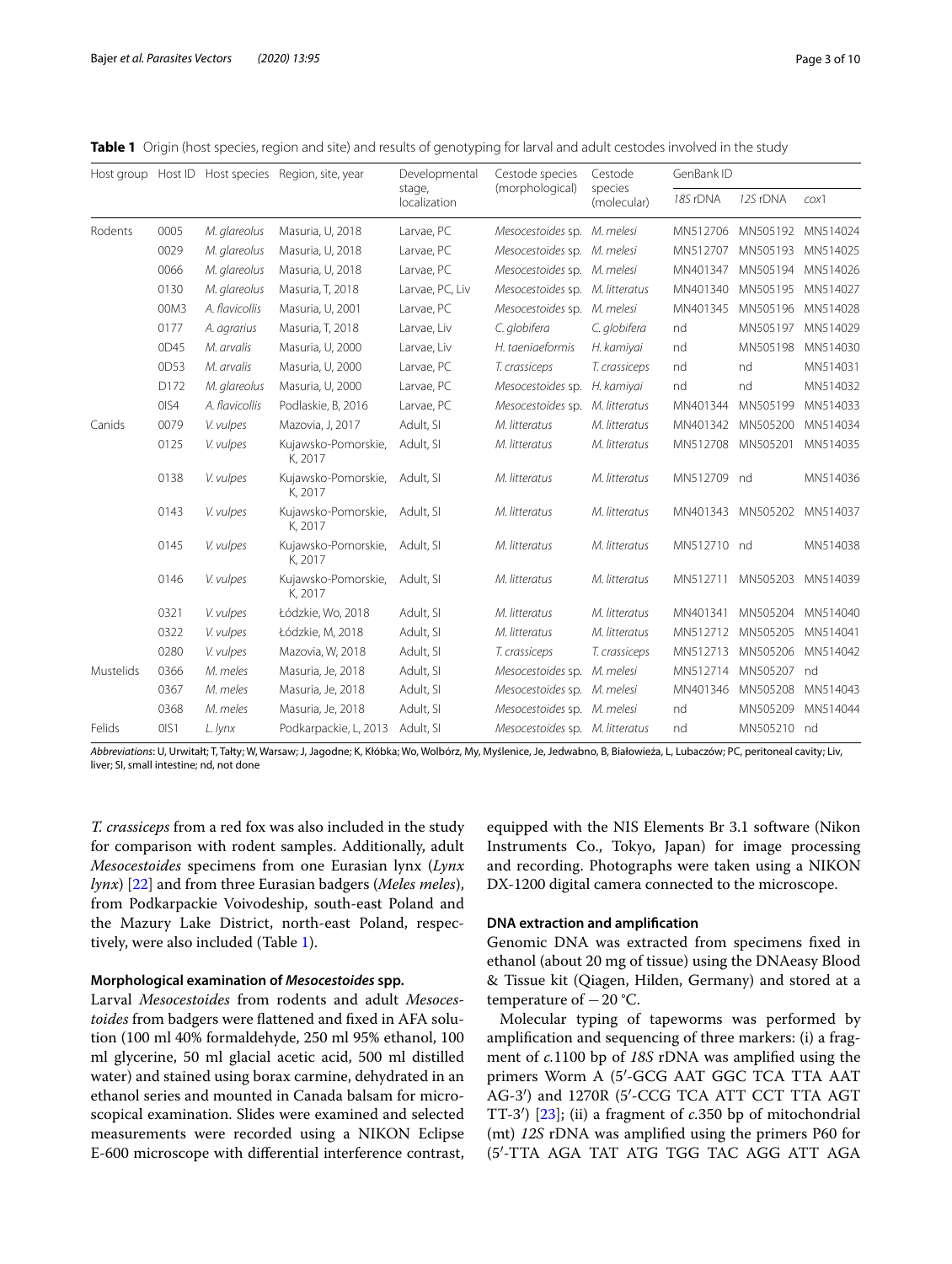TAC CC-3′) and P375 rev (5′-AAC CGA GGG TGA CGG GCG GTG TGT ACC-3′) [[24](#page-9-16)]; (iii) a fragment of *c.*400 bp of the cytochrome *c* oxidase subunit 1 (*cox*1) was amplified using the primers JB3 (5'-TTT TTT GGG CAT CCT GAG GTT TAT-3′) and JB45 (5′-TAA AGA AAG AAC ATA ATG AAA ATG-3')  $[25]$  $[25]$ . The PCR reactions were performed in a volume of 20 μl, including  $1 \times$ PCR Dream Taq Green buffer (Thermo Fisher Scientific, Waltham, Massachusetts, USA), 1U Dream Taq polymerase (Thermo Fisher Scientific), 0.33 mM dNTPs, 1 μM of each primer and 2 μl of the extracted DNA sample. Negative controls were performed with nuclease-free distilled water, in the absence of template DNA.

All PCR reactions were carried out in identical cycling conditions: primary denaturation at 94 °C for 3 min, followed by 40 cycles of denaturation at 94 °C for 30 s, annealing at 56 °C for 1 min, and elongation at 72 °C for 1 min, followed by a fnal elongation step at 72 °C for 7 min and a hold step at 4 °C.

PCR products were subjected to electrophoresis on a 1.5% agarose gel, stained with Midori Green stain (Nippon Genetics, GmbH). PCR products were directly sequenced in both directions by Genomed S.A. (Warsaw, Poland) with the primers used for DNA amplifcation. Sequences were aligned and visually inspected using Clustal W in MEGA v.7.0 [\[25](#page-9-17)]. Consensus sequences were compared with sequences deposited in the Gen-Bank database.

Phylogenetic analyses were conducted separately for each molecular marker (Table [2\)](#page-7-0). Sequences were aligned using E-INS-i algorithm implemented in Maft version 7.271 [[26,](#page-9-18) [27](#page-9-19)]. Maximum likelihood trees were obtained in RAxML version 8.2.4 [[28\]](#page-9-20) assuming a  $GTR + G$  model for the nucleotide substitution process. The topology and branch lengths were optimized starting the analysis 200 times with distinct randomized maximum parsimony trees. Branch support values were obtained during 1000 rapid bootstrap replicates. Bayesian phylogenetic inference was conducted in MrBayes parallel version 3.2.6 [[29\]](#page-9-21) with selection of the model of nucleotide substitution (for *12S* rDNA: GTR+G; for *18S* rDNA: K80+G; for  $\cos 1$ : GTR + G) by using the BIC implemented in Partition Finder2  $[30, 31]$  $[30, 31]$  $[30, 31]$ . The Bayesian analysis was run for 10 million generations with two independent runs sampled every 1000 generations. The results were combined after discarding 25% of trees considered as 'burn-in' phase. The remaining 30,000 trees were summarized as a 50% majority rule consensus tree. Convergence of independent runs and the efective sample size of sampled parameters were inspected in Tracer version 1.6.

# **Results**

### **Molecular identifcation of** *Mesocestoides* **spp.**

All eight adult *Mesocestoides* specimens from red foxes and one adult *Mesocestoides* from the Eurasian lynx were identifed as *M. litteratus* based on 98–100% identity of the three markers with *M. litteratus* sequences deposited in GenBank (Additional fle [1:](#page-8-0) Tables S1–S3). All three applied genetic markers were successful in amplifying *Mesocestoides* spp. DNA from foxes; however, only *12S* rDNA could be amplifed from the lynx sample. All the sequences obtained in the present study grouped with sequences of *M. litteratus* from carnivores from a range of European countries (Figs. [1](#page-4-0), [2,](#page-5-0) [3](#page-6-0)).

Among six larval *Mesocestoides* isolates from rodents, only two (one from a bank vole from Masuria and one from a yellow-necked mouse from Białowieża) were identifed as *M. litteratus*, based on 98–100% identity of the three markers used for analysis with *M. litteratus* sequences deposited in GenBank (Additional fle [1](#page-8-0): Tables S1–S3). A group of four sequences could not be identifed due to the lack of identical sequences of *18S* rDNA, mt *12S* rDNA and *cox*1 in the GenBank database. These sequences, one derived from *A. flavicollis* and three from *M. glareolus*, both from the Mazury Lake District, displayed the highest similarity (97.4–99.4%) to *M. vogae* (syn. *M. corti*) based on *18S* rDNA (Additional fle [1:](#page-8-0) Table S2). Based on mt *12S* rDNA and *cox*1 sequences, percent similarity was markedly lower (90.2– 90.5% in *12S* rDNA and 88–89% in *cox*1; Additional fle [1:](#page-8-0) Tables S1, S3), suggesting the presence of a distinct species.

In phylogenetic analyses, these four isolates grouped separately (Figs. [1,](#page-4-0) [2](#page-5-0), [3\)](#page-6-0), distant from *M. litteratus*, *M. lineatus* or *M. canislagopodis*, but displaying closer similarity with North American *M. vogae* (syn. *M. corti*) (Figs[.1](#page-4-0), [3\)](#page-6-0). Maximum likelihood and Bayesian trees had very similar topology and therefore we show only ML trees with posterior probability for corresponding bipartitions (Figs. [1,](#page-4-0) [2](#page-5-0), [3\)](#page-6-0).

Interestingly, all three *Mesocestoides* sequences derived from adult worms from Eurasian badgers were very similar (Additional file [1](#page-8-0): Tables  $S1-S3$ ) to these four isolates from rodents. In all phylogenetic trees, the four sequences from rodents and all available sequences from badgers formed one phylogenetic group, distant from *M. litteratus*, other species and a range of recently identifed *Mesocestoides* genotypes from Italy and Tunisia [\[32,](#page-9-24) [33](#page-9-25)]. This group of sequences displayed the highest similarity to *M. vogae* (syn. *M. corti*) based on *18S* rDNA and *cox*1 markers (Figs. [1](#page-4-0), [3\)](#page-6-0). Some minor diversity (1–3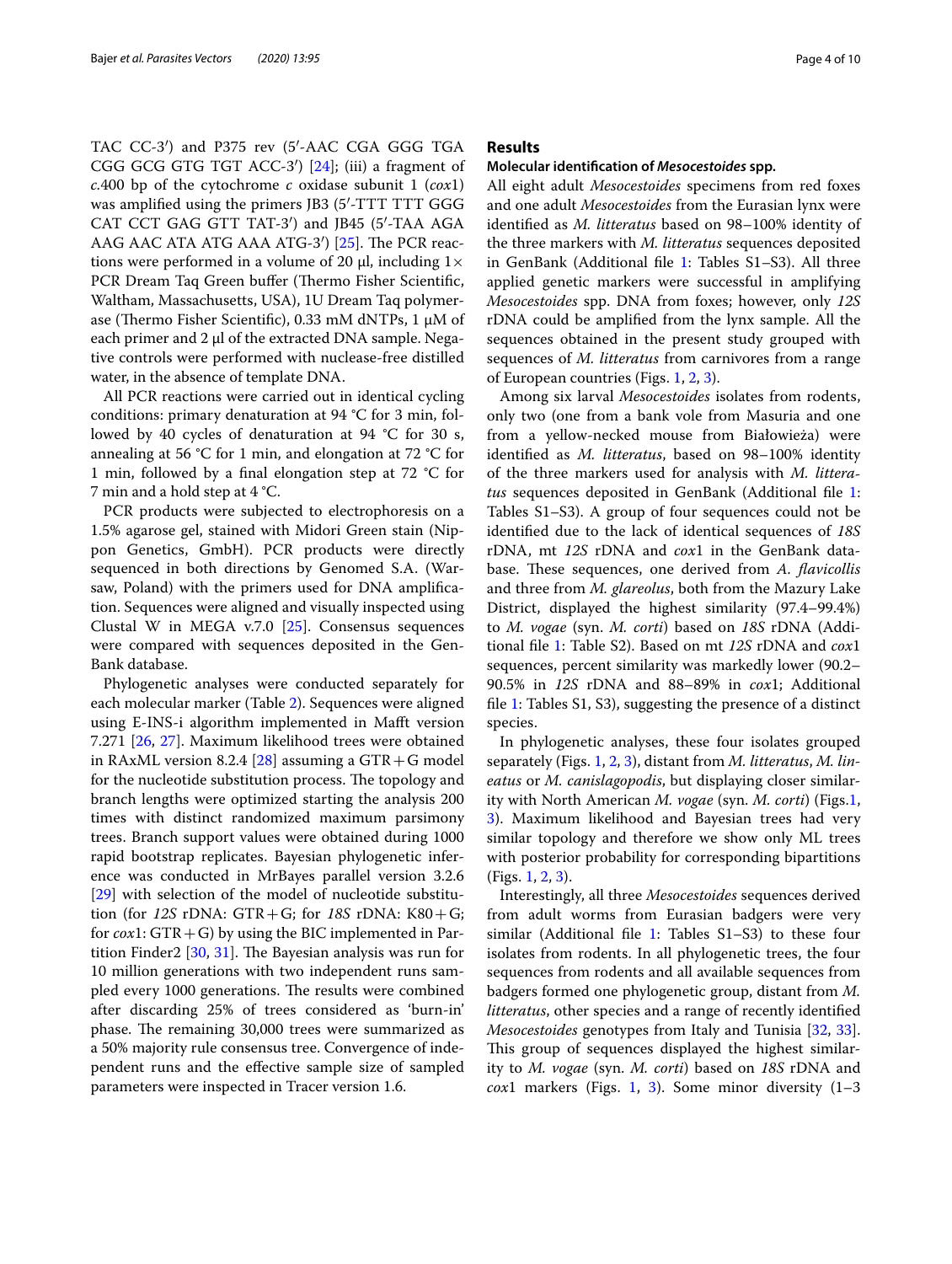

<span id="page-4-0"></span>**Fig. 1** Maximum likelihood tree for *Mesocestoides* and relatives based on *18S* rDNA (GTR + G model). Numbers along branches are bootstrap support (BS) and posterior probability (PP) values if corresponding bipartition was found in Bayesian 50% majority rule consensus tree. Only values of BS higher than 75% and PP higher than 0.95 are shown. The scale-bar indicates the expected number of nucleotide substitutions per site

SNPs) among this group of sequences was also observed (Figs. [1](#page-8-0), [2](#page-5-0), [3](#page-6-0); Additional file 1: Tables  $S1-S3$ ). There were also some diferences between diferent *M. litteratus* sequences/isolates (Figs. [2](#page-5-0), [3;](#page-6-0) *12S* and *cox*1).

# **Morphological examination of** *Mesocestoides* **spp.**

The larvae of putative *M. melesi* were half the size of *M. litteratus* larvae (Additional fle [2](#page-8-1): Figure S1) and additional morphological evaluation of slides with stained adult tapeworms from Eurasian badgers (Additional file [3:](#page-8-2) Figure S2) revealed no obvious differences between the present cestodes and these described as *M. melesi*. Although mean sucker length and width of the adult tapeworms from badgers were slightly larger than the means reported by Yanchev and Petrov [\[34\]](#page-9-26) (Additional fle [4](#page-8-3): Table S4), they were well within the range described for *M. melesi*. Interestingly, the dimensions of the larval suckers of *M. melesi* identifed in this study were half the size of the reported dimensions of suckers in adult worms. Fixed, stained preparations of these worms were compared also

with other *Mesocestoides* spp. in the collection of the Natural History Museum, London (R. A. Bray and P. Olson, personal communication) and it was concluded that *M. melesi* could not be eliminated as the identity of these worms and with the additional genetic evidence provided in this paper, it was concluded that they were most likely to be *M. melesi*. A slide with adult tapeworms has been deposited in the Natural History Museum, London, UK, under the accession number NHMUK 2019.9.23.1.

# **Molecular identifcation of other larval and adult cestodes**

Two isolates were identifed as *Taenia crassiceps* based on 100% identity of the newly generated *cox*1 sequences with a sequence from the GenBank database (KY321321). One isolate was derived from an adult tapeworm from a red fox from the Mazowieckie Voivodeship and the second was a larva from the common vole, trapped in Masuria in 2000 (Table [1](#page-2-0)). Unfortunately, we were able to amplify only the *cox*1 gene fragment from the latter isolate. These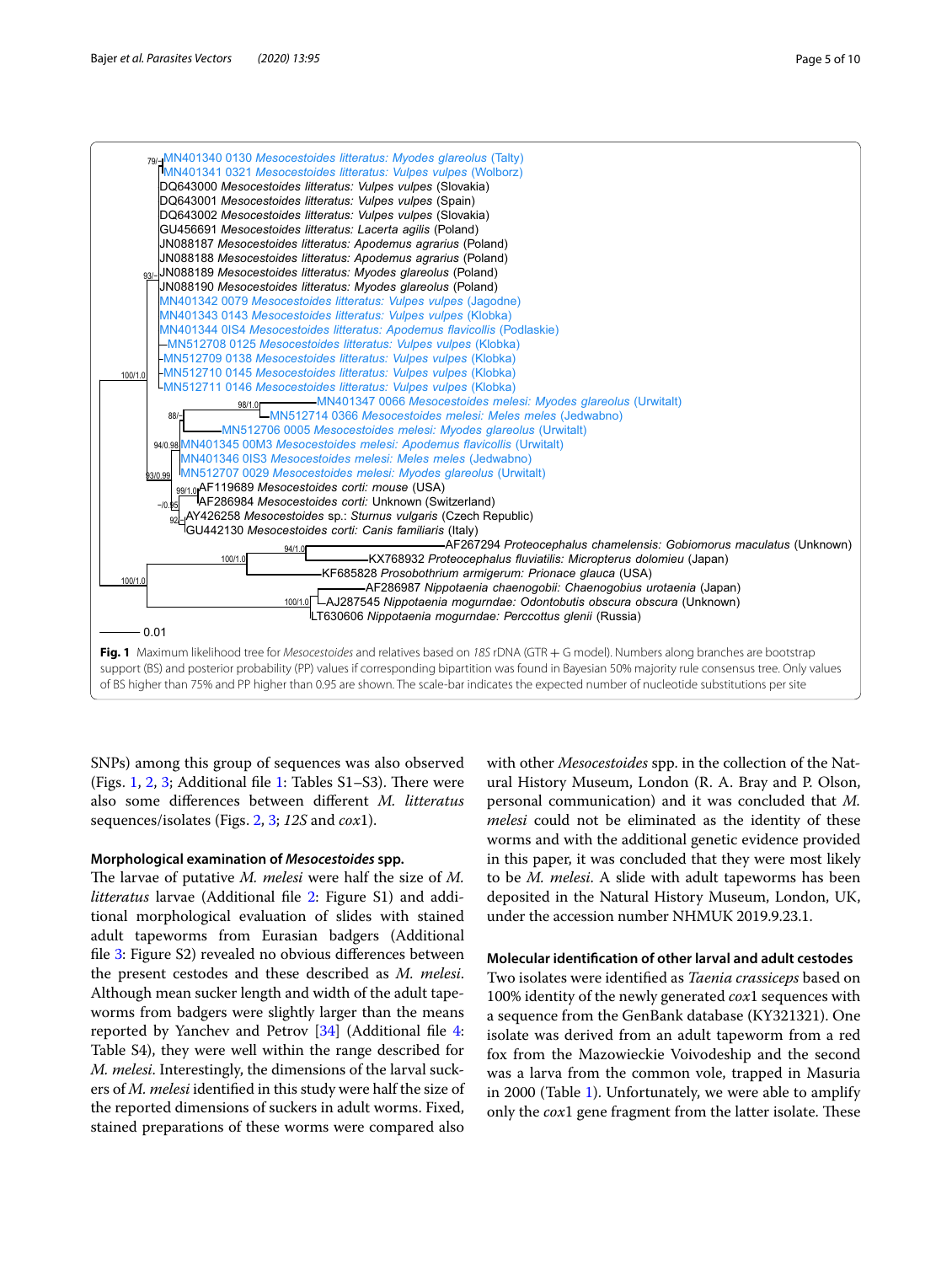

<span id="page-5-0"></span>two isolates grouped with other *T. crassiceps* in one clade of the phylogenetic tree based on *cox*1 sequences (Fig. [3\)](#page-6-0).

The two *Hydatigera* larvae were identified as *H. kamiyai* based on 100% similarity of our *cox*1 sequences with sequences from the GenBank database (NC037071). Again, for these larval isolates from bank voles and common voles sampled in 2000, only *cox*1 and *cox*1 and *12S* rDNA sequences, respectively, were amplifed successfully.

These two *cox*1 sequences localized in one clade with the *H. kamiyai* reference sequences from voles [\[6\]](#page-9-2).

We were able to obtain *cox*1 and *12S* rDNA sequences for *C. globifera* larvae from *A. agrarius.* However, we found no match with any available sequences deposited in GenBank for both markers, so the sequences were deposited as *C. globifera* based on morphological identifcation (number and dimensions of larval hooks).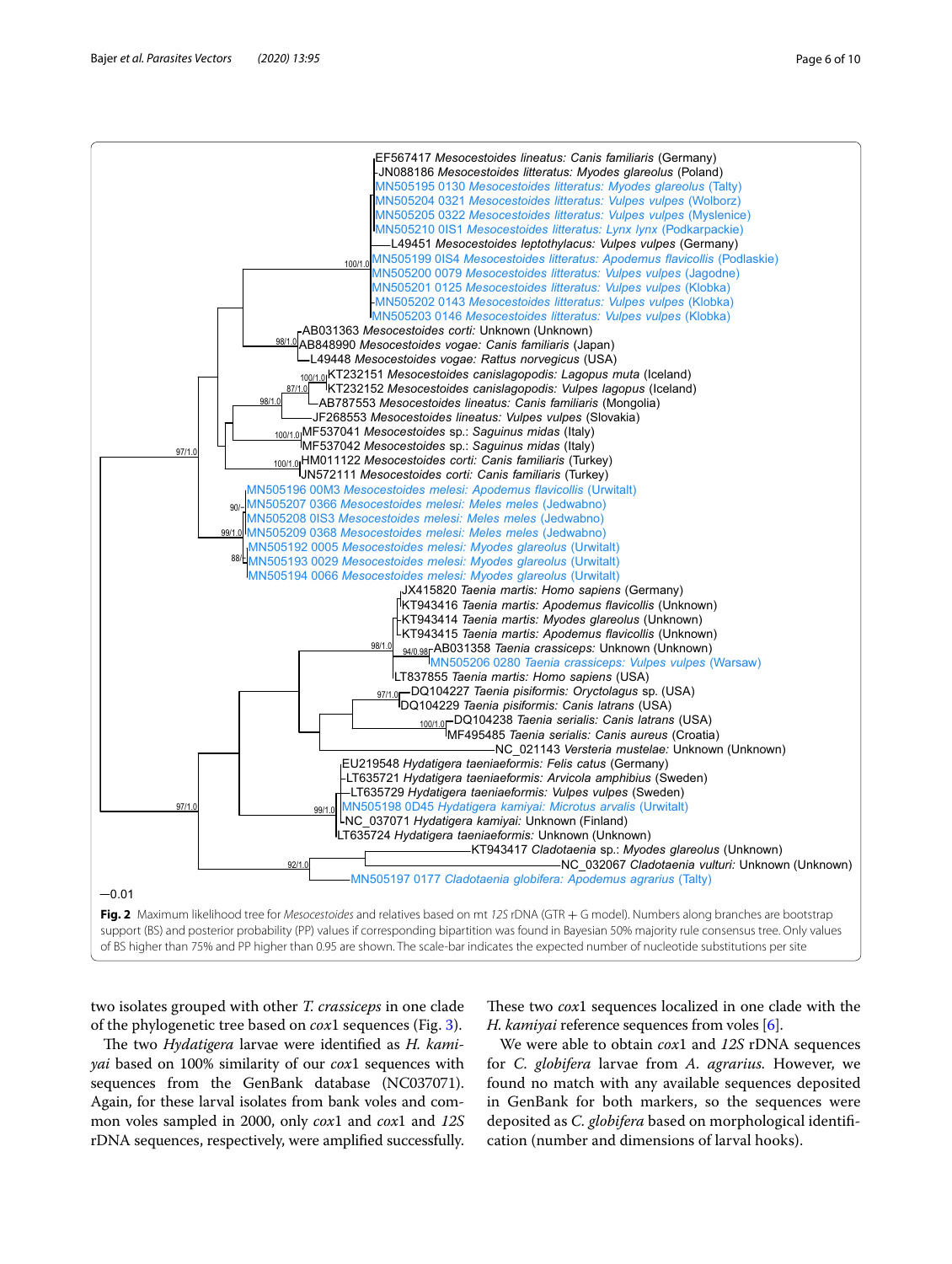

<span id="page-6-0"></span>bootstrap support (BS) and posterior probability (PP) values if corresponding bipartition was found in Bayesian 50% majority rule consensus tree. Only values of BS higher than 75% and PP higher than 0.95 are shown. The scale-bar indicates the expected number of nucleotide substitutions per site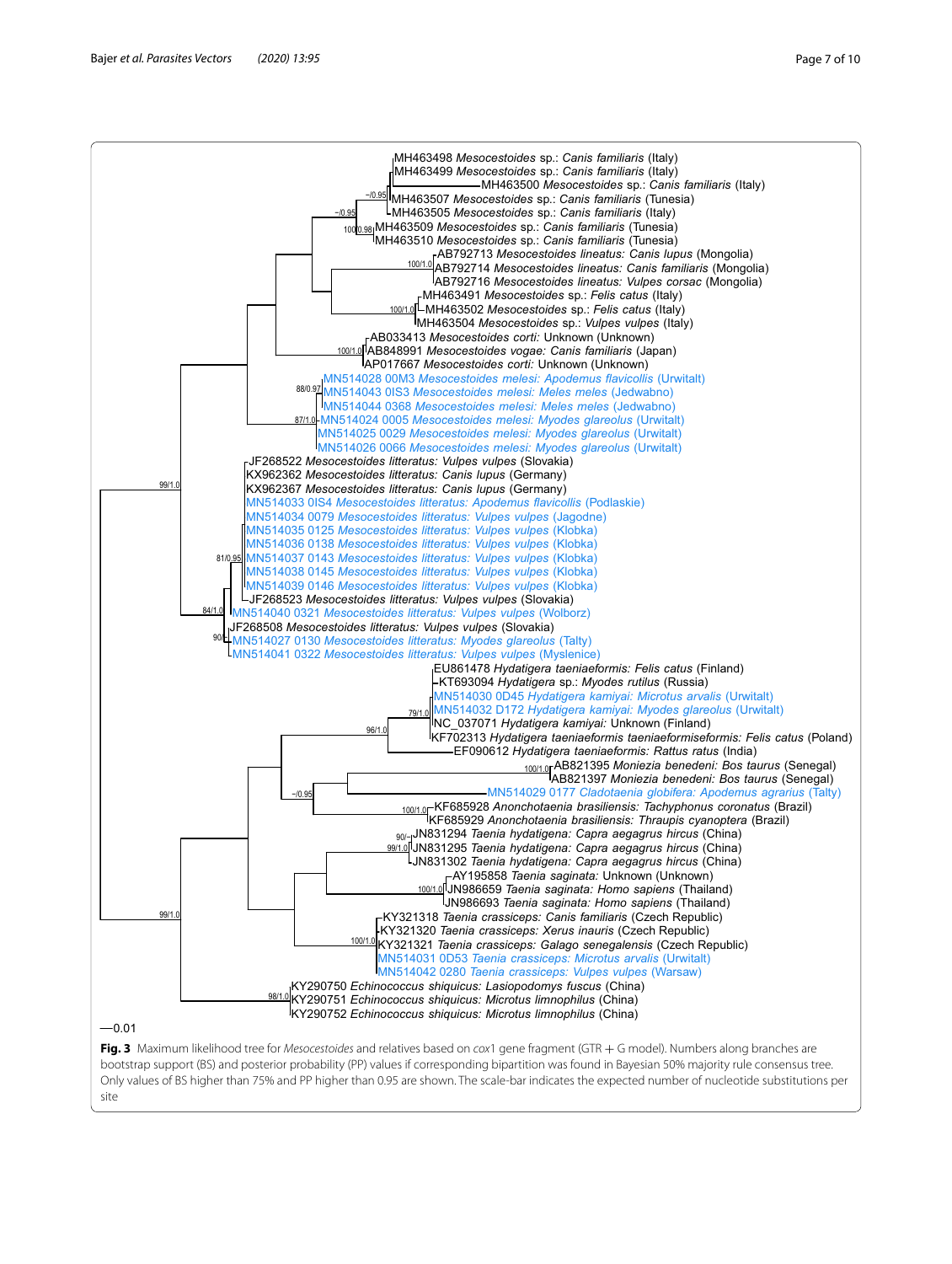<span id="page-7-0"></span>**Table 2** Characteristics of the nucleotide datasets used in phylogenetic analyses

|                                 | 12S rDNA | 18S rDNA | $\cos 1$ |
|---------------------------------|----------|----------|----------|
| Number of sequences             | 51       | 33       | 63       |
| Sequence length variation (bp)  | 222-337  | 593-1133 | 366-388  |
| Number of aligned positions     |          |          |          |
| Total                           | 350      | 1206     | 388      |
| Constant                        | 193      | 1010     | 235      |
| Autapomorphic                   | 28       | 86       | 9        |
| Parsimony informative           | 129      | 110      | 144      |
| Containing gaps                 | 171      | 707      | 29       |
| Percentage of gaps/missing data | 1035     | 11.42    | 0.93     |

# **Discussion**

In the present study, three genetic markers were used for identifcation of cestode species recovered from both intermediate (rodents) and defnitive hosts (red fox, Eurasian lynx and Eurasian badger) with a particular focus on *Mesocestoides* spp. We demonstrated that *M. litteratus* is a dominant species, occurring in red foxes in Poland and also in the Eurasian lynx from Podkarpackie, south-east Poland and in rodents. However, four isolates from rodents from the Mazury Lake District and all three isolates from Eurasian badgers from the same region created a separate clade, distant from all known species or genotypes available in the GenBank database, but most similar to North American *M. vogae* (syn. *M. corti*) or recently described *M. canislagopodis* [[16\]](#page-9-27). Although genetic divergence for *18S* rDNA between our unique isolates and these *Mesocestoides* spp. was only about 1–3%, much higher divergence was noted for the mitochondrial markers, 9–10% for *12S* rDNA and 11–12% for *cox*1, which is enough to consider that these isolates must be a distinct tapeworm species with a novel genetic signature [\[6](#page-9-2), [11](#page-9-6), [35](#page-9-28), [36](#page-9-29)]. On balance, taking into account both our morphological observations on adult worms and the genetic analysis, the samples in this clade are most likely to represent *M. melesi*. Our larval and adult cestodes of putative *M. melesi* revealed no obvious differences with the description of *M. melesi*, a species that was frst described in 1985 from the Eurasian badger *M. meles* [[34](#page-9-26)]. This first robust description of *M. melesi* was based on a signifcant number of tapeworms from 42 Eurasian badgers from Bulgaria and detailed several morphological features enabling diferentiation of these worms as a new species distinct from *M. lineatus* and *M. erschovi*. The authors did not suggest any intermediate hosts for the new species at that time.

Moreover, although our four *M. melesi* samples from rodents displayed the highest genetic similarity to *M. vogae* (syn. *M. corti*), it is unlikely that they could

represent a variant of *M. vogae*. Phylogenetic analyses clearly separated our sequences from *M. vogae*. Besides, *M. corti* was described in the USA by Hoeppli [[37](#page-9-30)] based on about 100 tapeworms (adults, 8 cm long) recovered from the intestines of *Mus musculus* in Colorado in 1909 and recorded in the collection of Professor W.W. Cort. Later, others found only tetrathyridia in mice and rodents and small adults in cats, dogs and skunks [\[38](#page-9-31), [39\]](#page-9-32). The original description by Hoeppli [\[37](#page-9-30)] was eventually questioned [\[38\]](#page-9-31), especially as the original description was based solely on one archival feld sample and rodents are now known not to serve as defnitive hosts of *Mesocestoides* spp. These serious concerns led to the description of a new species by Etges [\[39\]](#page-9-32), *M. vogae*, based on metacestodes from the body cavities and livers of fence lizards (*Sceloporus occidentalis biseriatus*) from California [\[40](#page-9-33)]. This description was approved and *M. corti* was synonymized with *M. vogae*. However, no data on defnitive hosts was presented in the description of this new species. Then in 2004, Padgett and Boyce  $[8]$  $[8]$  provided detailed molecular data on the defnitive hosts of *M. vogae*, including coyotes (*Canis latrans*) and domestic dogs, and proposed rodents (deer mice *Peromyscus maniculatus*) as intermediate hosts of this cestode. This biological data support diferentiation of *M. vogae* (syn. *M. corti*) from *M. melesi*, with its life-cycle based on Eurasian badgers and European rodents (*Myodes* spp., *Apodemus* spp.).

To the best of our knowledge, our study is one of the frst presenting the molecular characteristics of tapeworms derived from both intermediate and defnitive hosts. Our analyses have demonstrated clearly that larval and adult *Mesocestoides* derived from rodents and Eurasian badgers, respectively, are closely related and genetically very similar, distant from other *Mesocestoides* species/genotypes, representing a badger-specifc species. Thus, taking into account the previous description of *Mesocestoides* from Eurasian badgers as a new species by Yanchev and Petrov [[34\]](#page-9-26), we provide evidence for recognition of *M. melesi* as a valid species.

Our study supports the dominant occurrence of *M. litteratus* in rodents and carnivores from central Europe, in accordance with previous studies  $[14, 15, 41]$  $[14, 15, 41]$  $[14, 15, 41]$  $[14, 15, 41]$  $[14, 15, 41]$  $[14, 15, 41]$  $[14, 15, 41]$ . This species appears to be a generalist, occurring in a wide range of carnivores (but not in Eurasian badgers); in our study it was found in red foxes from diferent regions of Poland and in a Eurasian lynx from south-east Poland (Podkarpackie Voivodeship). In a recent molecular study of tapeworms, only this *Mesocestoides* species was found in dogs and cats in south-east Poland [[42](#page-9-37)]. A few years ago, tetrathyridia of *M. litteratus* were identifed molecularly in *M. glareolus* and *A. agrarius* from the Wrocław area, south-west Poland [[19](#page-9-11)]. Both rodent species, in which we identifed *M. litteratus* larvae, *M. glareolus* and *A. favicollis*, are known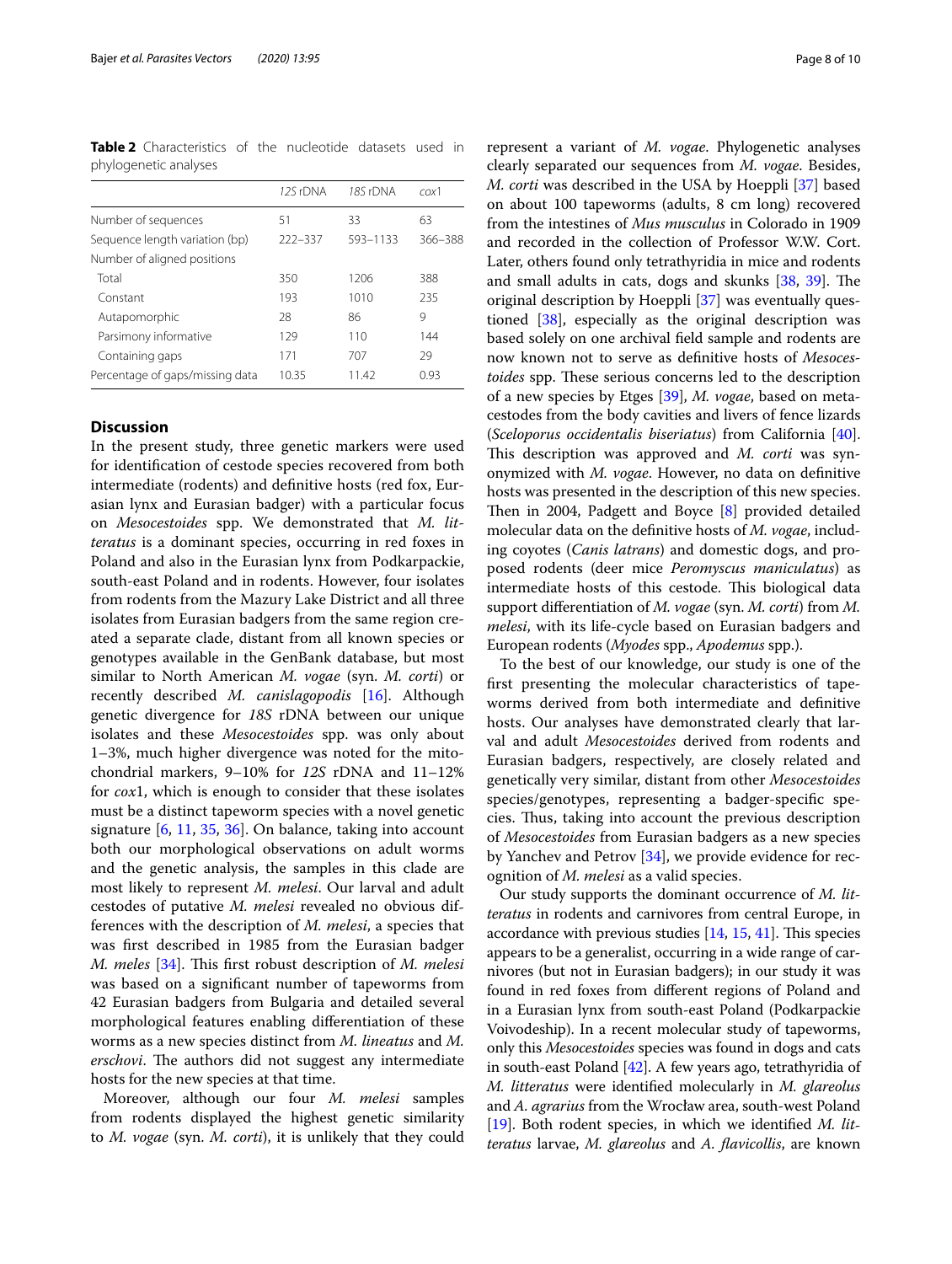intermediate hosts of this species. Interestingly, phylogenetic analyses of *M. litteratus* mitochondrial sequences obtained in this study from carnivores and rodents revealed some degree of diversity, suggesting the existence of several genotypes within the species.

The molecular characteristics of tapeworms derived from both intermediate and fnal hosts allowed us to conclude that the same genotype of *T. crassiceps* was present in rodents (*M. arvalis*) and red foxes, the defnitive hosts of this species.

In our previous studies, cysts containing strobilocercus larvae, morphologically identifed as *T. taeniaeformis*, were found in the livers of *M. glareolus* [\[3](#page-9-38)–[5\]](#page-9-1) and *Arvicola terrestris* (Bajer, unpublished) from the same region of Poland. However, following a recent reappraisal of *H. taeniaeformis* and the description of *H. kamiyai* (previously *Taenia taeniaeformis* complex; [[6,](#page-9-2) [7\]](#page-9-3)), here we were able to confrm the occurrence of *H. kamiyai* in voles as intermediate hosts. Moreover, we have now added a third species of *Microtus*, the common vole *M. arvalis*, and the bank vole *Myodes glareolus* to the published list of intermediate hosts for this cestode [\[6\]](#page-9-2). To the best of our knowledge, the present study is also the frst to report the molecular detection of *H. kamiyai* in Poland, in addition to the recent identifcation of *H. taeniaeformis* in cats [\[42](#page-9-37)].

# **Conclusions**

Molecular and phylogenetic analyses support the recognition of *M. melesi* as a valid species. To the best of our knowledge, our data represent the frst record of the larvae of this species in rodents and the frst report of the occurrence of *H. kamiyai* in rodents from Poland.

# **Supplementary information**

**Supplementary information** accompanies this paper at [https://doi.](https://doi.org/10.1186/s13071-020-3961-2) [org/10.1186/s13071-020-3961-2.](https://doi.org/10.1186/s13071-020-3961-2)

<span id="page-8-0"></span>**Additional fle 1: Table S1.** Similarity (%) between selected *12S* rDNA sequences of *Mesocestoides* generated in the present study and sequences of *Mesocestoides* spp. from the GenBank database. **Table S2.** Similarity (%) between selected *18S* rDNA sequences of *Mesocestoides* generated in the present study and sequences of *Mesocestoides* spp. from the GenBank database. **Table S3.** Similarity (%) between selected *cox*1 sequences of *Mesocestoides* generated in the present study and sequences of *Mesocestoides* spp. from the GenBank database.

**Additional fle 2: Figure S1.** Images of the larvae of *M. melesi*. Larvae from bank vole no. 029: free larva from peritoneal cavity (**a**-c) and liver cyst (**d**).

<span id="page-8-2"></span>**Additional fle 3: Figure S2.** Images of the adult *M. melesi* from the Eurasian badger no. 367. **a** Scolex with suckers. **b** Uterine proglottid, cirrus pouch visible. **c** Gravid proglottids with paruterine organ and cirrus pouch. **d** Scolex and gravid proglottid.

<span id="page-8-3"></span>**Additional fle 4: Table S4.** Comparison of the measurements of larval and adult *M. melesi* with *M. litteratus* and data from Yanchev and Petrov [[34](#page-9-26)].

#### **Abbreviations**

PCR: polymerase chain reaction; SNP: single nucleotide polymorphism; mt: mitochondrial.

#### **Acknowledgements**

We are grateful to Drs Rod Bray and Peter Olson, the Natural History Museum, London, UK, for examining stained preparations of the adult stages of *M. melesi* from the Eurasian badgers in this study. Eurasian badger carcasses were obtained during realization of the bird conservation project: "Active protection of the black grouse on the grounds managed by the State Forests in Poland in 2017–2022". We would like also to thank the employees of the Mammal Research Institute, Polish Academy of Sciences, Krzysztof Schmidt, Jan Boratyński, Ewelina Hapunik, and Dariusz Chilecki, for their help in mammal autopsies and collection of parasites.

#### **Authors' contributions**

The study was designed and performed by AB. MA performed molecular and phylogenetic analyses. ŁB participated in phylogenetic analyses. DD, EJM, MKS, JBB, MG, KT, NK, ŁS, PO, MKP, GG, MA and JMB participated in collection of the material from rodents, badgers, lynx, and foxes. AB and JMB drafted the manuscript. All authors read and approved the fnal manuscript.

#### **Funding**

The study was partially supported by the National Science Centre (NCN) Sonata Bis grant no. 2014/14/E/NZ7/00153. Collection of the material was partially supported by NCN grant no. 2016/21/B/NZ8/02429. The publication is co-fnansed within the framework of Ministry of Science and Higher Education programme as "Regional Initiative Excellence" in years 2019-2022, project number 005/RID/2018/19. None of the funding sources were involved in study design, data collection, data analysis, data interpretation or in writing the manuscript.

#### **Availability of data and materials**

The datasets supporting the conclusions of this article are included within the article and its additional fles. Representative sequences are submitted to the GenBank database (accession numbers are provided in Table [1\)](#page-2-0). Tapeworms from three Eurasian badgers, one Eurasian lynx, and one yellow-necked mouse were deposited in the scientifc collection of the MRI PAS in Białowieża, Poland. A slide with adult tapeworms *M. melesi* has been deposited in the Natural History Museum, London, UK, under the accession number NHMUK 2019.9.23.1.

#### **Ethics approval and consent to participate**

Not applicable.

#### **Consent for publication** Not applicable.

**Competing interests**

The authors declare that they have no competing interests.

#### **Author details**

<span id="page-8-1"></span><sup>1</sup> Department of Eco-Epidemiology of Parasitic Diseases, Faculty of Biology, University of Warsaw, Miecznikowa 1, 02‑096 Warsaw, Poland. <sup>2</sup> Mammal Research Institute, Polish Academy of Sciences, Stoczek 1c, 17‑230 Białowieża, Poland. 3 Department of Forest Phytopathology, Faculty of Forestry, Poznań University of Life Sciences, Poznan, Poland. <sup>4</sup> Department of Molecular Phylogenetics and Evolution, Institute of Botany, Faculty of Biology, University of Warsaw, Biological and Chemical Research Centre, Żwirki i Wigury 101, 02-089 Warsaw, Poland.<sup>5</sup> Department of Tropical Parasitology, Institute of Maritime and Tropical Medicine, University of Gdansk, Powstania Styczniowego 9B, 81-519 Gdynia, Poland. <sup>6</sup> Department of Game Management and Forest Protection, Faculty of Forestry, Poznań University of Life Sciences, Poznan, Poland. 7 School of Life Sciences, University of Nottingham, University Park, Nottingham NG7 2RD, UK.

Received: 25 October 2019 Accepted: 11 February 2020Published online: 22 February 2020